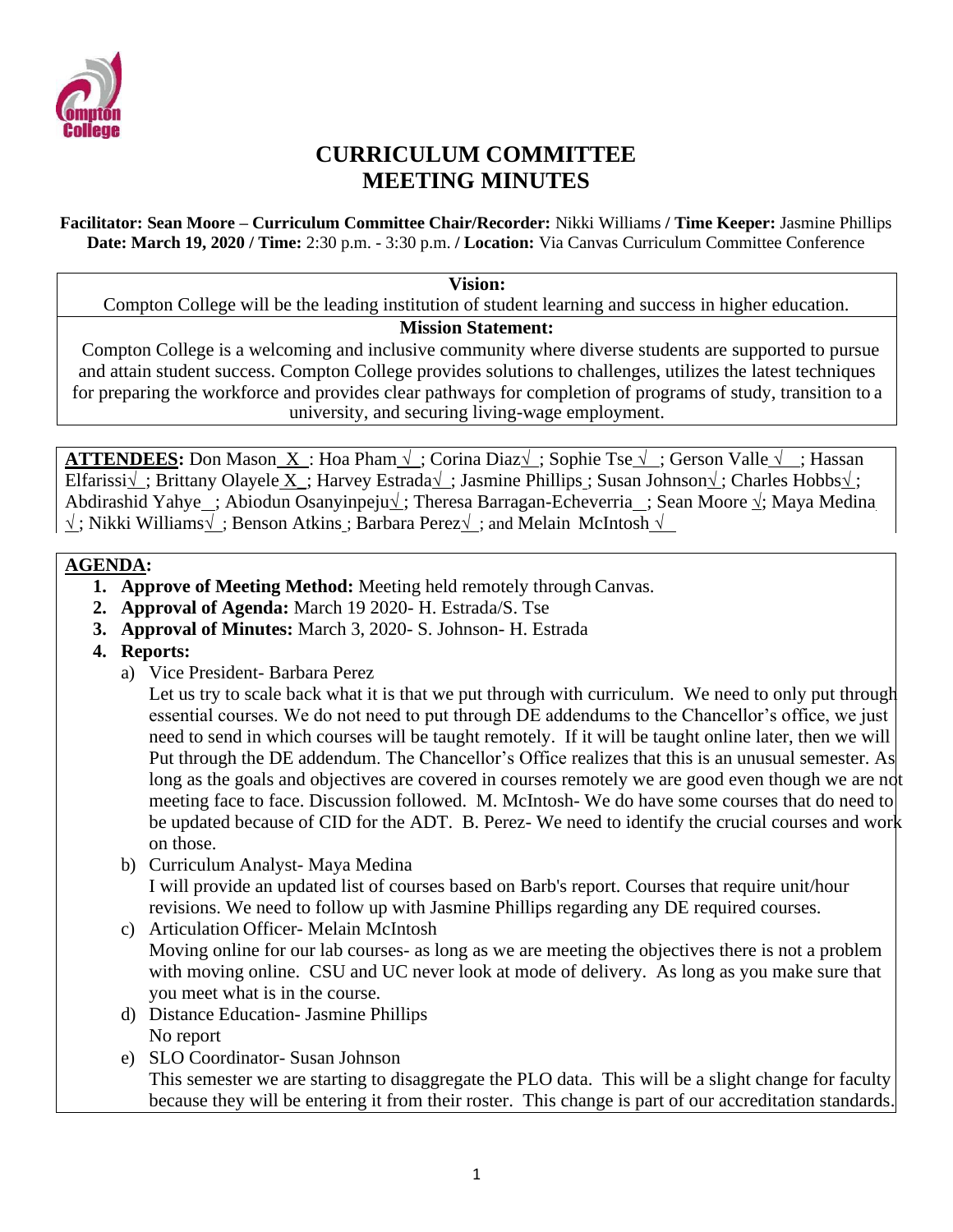We are making progress with missing SLOs from the fall 2019. Spring SLOs should have gone out and upcoming, when things settle down, we are working on an SLO website.

- f) Curriculum Committee Chair- Sean Moore
- We need to minimize the courses on this list and focus on the priorities.

### **5. Information Items:**

- a) Two Vacancies in BIS- We still have these two vacancies in BIS.
- b) Compton College's Cooperative Work Experience Education Plan requires creating and implementing campus resource tools to effectively offer CWEE – 95 courses and this will probably be on hold due to the situation.
- c) Raul Arambula, Dean of Educational Services and Support, California Chancellor's Office and team provided curriculum training on Friday 3/06/20 at 9:00 a.m. in the Little Theatre.
- d) Chancellor's Office Curriculum Presentation/Training PowerPoint slides are available on the Curriculum Committee website page. We have some of these resources that are available on the Curriculum Committee website and this has been updated. Thank you M. Medina.
- e) Future scheduled Flex approved Curriculum, SLO, and DE Addendum Open Lab Workshop dates: They have been cancelled. We are putting these on hold and we could consider some remote ones and conference calls for faculty that need help.
- f) Updates from Curriculum Committee representatives; voting members, non-voting members, and visitors. Is there anyone here that would like to discuss any particular items with the committee? G. Valle-For the Math 15C we have been told that this was not approved. Discussion followed.
- g) To ensure comprehensive Curriculum Committee course review information is achieved, the revised Spring 2020 List of Courses for Review now illustrates courses with a DE component, which are highlighted in yellow and available on our Curriculum Committee OneDrive.- we are going to be scaling back on this list. We will have a revised list for everyone at the next meeting.

### **Discussion Items:**

- a) Curriculum Committee meeting attendance and punctuality. If we can please get here on time. If you will not be able to attend, then you want to make sure that you have a proxy to take your place.
- b) Reviewing Roberts's Rules through online videos. In the future I would like to review these online.
- c) Creating CurriQunet Curriculum Committee Training PowerPoint. I would like to create some of these so that we can have resources for faculty especially for those that are going in and doing this for the first time.
- d) Courses pending revision in CurriQunet since last semester and consequences of not completing course review. There were some that were in draft mode and we have taken them off of the queue. When you are going through your review process, you need to make sure that you go through every field so that you are being as accurate as possible.
- e) Comprehensive and effective course review CurriQunet processes by all Curriculum Committee members ensure best curriculum processes are being achieved. This will ensure that all of our reviews are solid by the time they get to the upper levels.

# **7. Other Items:**

a) None

# **8. Reinstate Items:**

# a) None

# **9. Consent Agenda Items:**

- a) Course(s) requiring final approval by AS:
	- MTEC 170 Basic Robotics Motion to approve both courses
	- SOCI 122 Research Methods in the Behavioral Sciences
	- H. Estrada/C. Diaz. Vote taken and the motion carries.